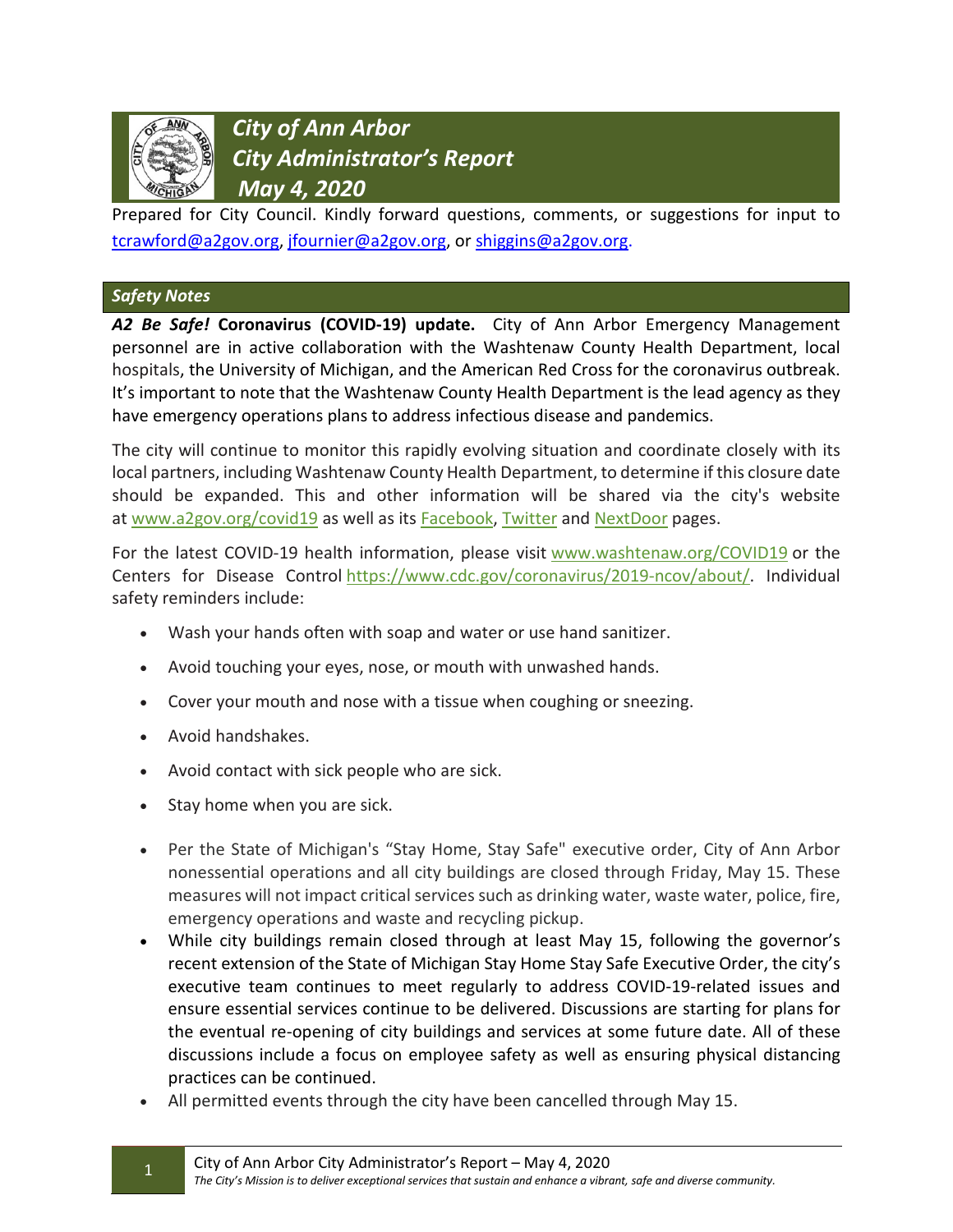- Please check the [city's meeting calendar](https://gcc02.safelinks.protection.outlook.com/?url=https%3A%2F%2Flnks.gd%2Fl%2FeyJhbGciOiJIUzI1NiJ9.eyJidWxsZXRpbl9saW5rX2lkIjoxMDMsInVyaSI6ImJwMjpjbGljayIsImJ1bGxldGluX2lkIjoiMjAyMDA0MDEuMTk2MTkxMTEiLCJ1cmwiOiJodHRwczovL2NhbGVuZGFyLmEyZ292Lm9yZy9DYWxlbmRhck5PVy5hc3B4P2Zyb21kYXRlPTMvMS8yMDIwJnRvZGF0ZT0zLzMxLzIwMjAmZGlzcGxheT1Nb250aCZtb3JlPTEvMS8wMDAxIn0.A_R2M7xqKcUajzIq9UL4ttNabO8LL1eUp4RTLIfBoik%2Fbr%2F76915917897-l&data=02%7C01%7Cshiggins%40a2gov.org%7Cc4cdd3e82f4e4a35457908d7d67a6c12%7C48afa58563754170b9d1e9c568bb92f3%7C0%7C0%7C637213693618001353&sdata=FlkoSeqvoWQ3mr4bGGxp3Z7IXaPIZkikQDATaTW4HIU%3D&reserved=0) for the most up-to-date information on public meetings.
- The May 4 City Council meeting will be held in a digital format. Residents can still view the meeting live on CTN cable channels or via [live webstreaming.](https://gcc02.safelinks.protection.outlook.com/?url=https%3A%2F%2Flnks.gd%2Fl%2FeyJhbGciOiJIUzI1NiJ9.eyJidWxsZXRpbl9saW5rX2lkIjoxMDQsInVyaSI6ImJwMjpjbGljayIsImJ1bGxldGluX2lkIjoiMjAyMDA0MDEuMTk2MTkxMTEiLCJ1cmwiOiJodHRwczovL3d3dy55b3V0dWJlLmNvbS91c2VyL2N0bmFubmFyYm9yIn0.p4DoyrKSpHM_e-aJRWaeJsmBg0pAbsN1rXZ50SsOjo4%2Fbr%2F76915917897-l&data=02%7C01%7Cshiggins%40a2gov.org%7Cc4cdd3e82f4e4a35457908d7d67a6c12%7C48afa58563754170b9d1e9c568bb92f3%7C0%7C0%7C637213693618001353&sdata=SEgttSN3RuWxN8U1%2BQbO3oEWtvUgq%2FUOj6PJCJN%2BqOs%3D&reserved=0) City residents are encouraged to give feedback on agenda items via [eComment.](https://gcc02.safelinks.protection.outlook.com/?url=https%3A%2F%2Flnks.gd%2Fl%2FeyJhbGciOiJIUzI1NiJ9.eyJidWxsZXRpbl9saW5rX2lkIjoxMDUsInVyaSI6ImJwMjpjbGljayIsImJ1bGxldGluX2lkIjoiMjAyMDA0MDEuMTk2MTkxMTEiLCJ1cmwiOiJodHRwOi8vYTJnb3YubGVnaXN0YXIuY29tL0NhbGVuZGFyLmFzcHgifQ.caAnmLx3KuEPbg2u2D4ms1AoAlUSMx9yGisD0Lju1bE%2Fbr%2F76915917897-l&data=02%7C01%7Cshiggins%40a2gov.org%7Cc4cdd3e82f4e4a35457908d7d67a6c12%7C48afa58563754170b9d1e9c568bb92f3%7C0%7C0%7C637213693618001353&sdata=CFT30oWEDhk%2F4Abj7pgH%2BGOV2EOr%2BRNiX5iQwmlrLus%3D&reserved=0) Details on other ways to participate electronically and via telephone will be on the city's website soon. Please check the [published agenda](https://gcc02.safelinks.protection.outlook.com/?url=https%3A%2F%2Flnks.gd%2Fl%2FeyJhbGciOiJIUzI1NiJ9.eyJidWxsZXRpbl9saW5rX2lkIjoxMDYsInVyaSI6ImJwMjpjbGljayIsImJ1bGxldGluX2lkIjoiMjAyMDA0MDEuMTk2MTkxMTEiLCJ1cmwiOiJodHRwOi8vYTJnb3YubGVnaXN0YXIuY29tL0NhbGVuZGFyLmFzcHgifQ.mA_lW1ZnJG5Rea8jLrfY5ngySvLr3I8xFkNqeo4rzeo%2Fbr%2F76915917897-l&data=02%7C01%7Cshiggins%40a2gov.org%7Cc4cdd3e82f4e4a35457908d7d67a6c12%7C48afa58563754170b9d1e9c568bb92f3%7C0%7C0%7C637213693618011317&sdata=IqMjGkmmxqk9TR1RMhlb0DH79LZRtKwZ9CF9i7%2BzjBM%3D&reserved=0) for more information. All [special and electronic meeting](https://gcc02.safelinks.protection.outlook.com/?url=https%3A%2F%2Flnks.gd%2Fl%2FeyJhbGciOiJIUzI1NiJ9.eyJidWxsZXRpbl9saW5rX2lkIjoxMDcsInVyaSI6ImJwMjpjbGljayIsImJ1bGxldGluX2lkIjoiMjAyMDA0MDEuMTk2MTkxMTEiLCJ1cmwiOiJodHRwczovL3d3dy5hMmdvdi5vcmcvUGFnZXMvU3BlY2lhbC1NZWV0aW5ncy1hbmQtU2Vzc2lvbnMuYXNweCJ9.uET4WVNCKjxvPGYg46wVUKxVM73BTrAO0FcjzwES1dw%2Fbr%2F76915917897-l&data=02%7C01%7Cshiggins%40a2gov.org%7Cc4cdd3e82f4e4a35457908d7d67a6c12%7C48afa58563754170b9d1e9c568bb92f3%7C0%7C0%7C637213693618011317&sdata=OR6XSUYZYy7xDJ5Y3Dxu1bS2DEfs%2B5nvv9OoDJKcltQ%3D&reserved=0)  [notices](https://gcc02.safelinks.protection.outlook.com/?url=https%3A%2F%2Flnks.gd%2Fl%2FeyJhbGciOiJIUzI1NiJ9.eyJidWxsZXRpbl9saW5rX2lkIjoxMDcsInVyaSI6ImJwMjpjbGljayIsImJ1bGxldGluX2lkIjoiMjAyMDA0MDEuMTk2MTkxMTEiLCJ1cmwiOiJodHRwczovL3d3dy5hMmdvdi5vcmcvUGFnZXMvU3BlY2lhbC1NZWV0aW5ncy1hbmQtU2Vzc2lvbnMuYXNweCJ9.uET4WVNCKjxvPGYg46wVUKxVM73BTrAO0FcjzwES1dw%2Fbr%2F76915917897-l&data=02%7C01%7Cshiggins%40a2gov.org%7Cc4cdd3e82f4e4a35457908d7d67a6c12%7C48afa58563754170b9d1e9c568bb92f3%7C0%7C0%7C637213693618011317&sdata=OR6XSUYZYy7xDJ5Y3Dxu1bS2DEfs%2B5nvv9OoDJKcltQ%3D&reserved=0) are online.
- To pay parking tickets, water bills, property taxes, apply for permits as well as other customer service options, residents and visitors are encouraged to take advantage of online services by visiting [www.a2gov.org/services.](https://gcc02.safelinks.protection.outlook.com/?url=https%3A%2F%2Flnks.gd%2Fl%2FeyJhbGciOiJIUzI1NiJ9.eyJidWxsZXRpbl9saW5rX2lkIjoxMDgsInVyaSI6ImJwMjpjbGljayIsImJ1bGxldGluX2lkIjoiMjAyMDA0MDEuMTk2MTkxMTEiLCJ1cmwiOiJodHRwczovL3d3dy5hMmdvdi5vcmcvc2VydmljZXMvUGFnZXMvSG9tZS5hc3B4In0.IejL-u0Cf6shHV9rzeZb_ytn5e4BuhM15f2kyTU5ujE%2Fbr%2F76915917897-l&data=02%7C01%7Cshiggins%40a2gov.org%7Cc4cdd3e82f4e4a35457908d7d67a6c12%7C48afa58563754170b9d1e9c568bb92f3%7C0%7C0%7C637213693618021267&sdata=FRWcxVqaVLY8es9cDgXxdvwxEM0jtzCTi47lDEXS4T4%3D&reserved=0)

## **Enforcement**

Following the announcement of the governor's "Stay Home, Stay Safe" executive order, law enforcement agencies have received many questions related to how citizens can report a business or individual that is violating the order. Originally, the public was directed to the attorney general's office. However, due to the overwhelming response, local law enforcement agencies are asking residents to report complaints directly by contacting 9-1-1.

While all aspects of the executive order are to be followed and law enforcement will respond appropriately to reported violations, callers are being asked to report only those behaviors that pose a credible and serious risk to public safety and that may exacerbate community spread.

- Public safety leaders from each agency within Washtenaw County, including the Ann Arbor Police Department, have aligned response protocols to include the following: Upon calling 9-1-1, dispatch will relay the complaint to local police agency.
- Each agency will determine the severity of the violation and respond appropriately.
- Initial response will focus on education in order to gain compliance with the order.
- The intent is not to arrest, but enforcement action will be taken as deemed appropriate.

## *A2 Be Safe! Stay home, be safe, be well!*

### *Success Stories*

**Success.** Thank you to staff throughout the organization who have worked tirelessly and have gone above and beyond during the COVID-19 pandemic. You are appreciated!

**Golf is back!** Book a tee time online and pay in advance. Leslie Park and Huron Hills golf courses opened May  $1^{st}$ . Please visit a2golf.org to view a complete list of safety protocols we have put in pace and to book a tee time. Note the following:

- Tee times and payment are required in advance.
- At this time golf carts will only be available for people with disabilities.
- The clubhouses are closed, but it will be staffed, and you can use restrooms on the course.
- Pins will be left in, please do not touch the flagsticks.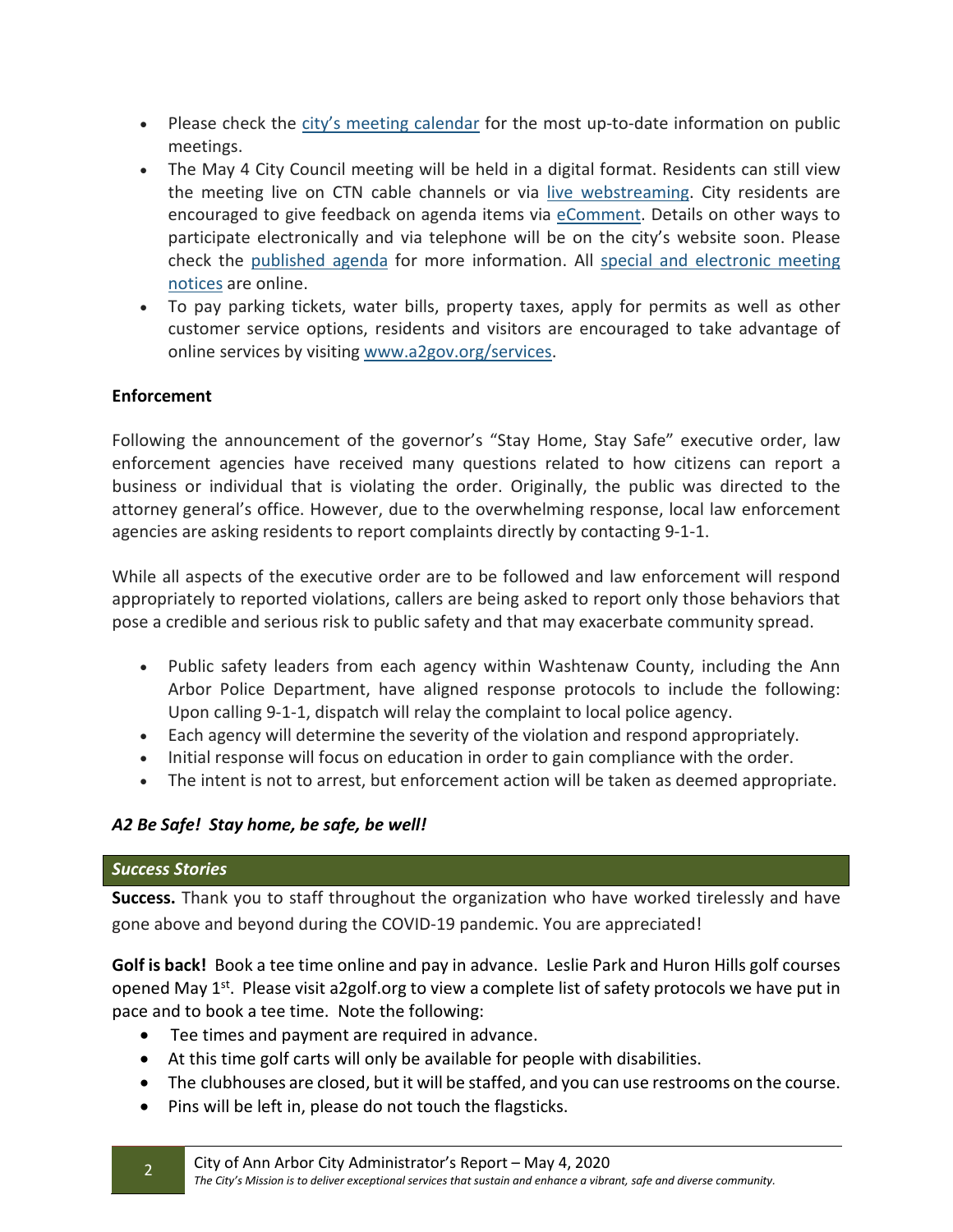- No drinking water on the course, please plan accordingly.
- Please do not gather in groups before or after your round.

#### *Sustainability & Innovations Corner*

**A2Zero —** Our carbon neutrality work is moving swiftly, so to stay up to date, check out our website: [www.a2zero.org.](https://gcc02.safelinks.protection.outlook.com/?url=http%3A%2F%2Fwww.a2zero.org%2F&data=02%7C01%7CSHiggins%40a2gov.org%7C3b4b019890bc4bc1be7b08d7f02717f8%7C48afa58563754170b9d1e9c568bb92f3%7C0%7C0%7C637241923007142726&sdata=ZcU0BuYgs5gOw%2Bsj5C%2FFfVRTcVOUJXkEpXPm87R3E7M%3D&reserved=0) We have completed the first full draft of the plan and shared a recorded video about the plan with Council in lieu of the cancelled March 30<sup>th</sup> work session. We also presented the plan virtually at the April  $13<sup>th</sup>$  City Council Work Session. A [resolution](https://gcc02.safelinks.protection.outlook.com/?url=http%3A%2F%2Fa2gov.legistar.com%2FLegislationDetail.aspx%3FID%3D4413284%26GUID%3DD4E158F6-26D6-4FF9-A1A7-844F8769C6BE%26Options%3DID%257CText%257C%26Search%3Dcarbon%26FullText%3D1&data=02%7C01%7CSHiggins%40a2gov.org%7C3b4b019890bc4bc1be7b08d7f02717f8%7C48afa58563754170b9d1e9c568bb92f3%7C0%7C0%7C637241923007142726&sdata=Zf4Vd8hHPdViX0qO3PlBeKiwxFaLrz8Pd9oKnRl33JI%3D&reserved=0) receiving the A2 Carbon Neutrality Plan was approved at the April 20<sup>th</sup> Council meeting. Staff will report back to Council regarding the requirements in the resolution including a funding plan and prioritization framework. In addition, we are nearly done with the design for the final plan and hope to share that shortly.

**May 9th Solarize Meeting**: The City's Office of Sustainability and Innovations is organizing a special event for individuals ready to install solar on their home. This virtual public meeting will present an opportunity to learn more about a new program we are launching called Solarize. This program brings together multiple individuals interested in solar to increase the demand and thereby lower the costs for your future solar installation. To learn more about the program, about solar, and to potentially move forward with an installation at your home, join our May 9<sup>th</sup> Solarize event (at 3pm) by RSVP'ing here:

[https://docs.google.com/forms/d/1tVbk2t3Y3fwjzuypNo7Lr54iNUguNzp3S3IG0RbXu80/edit.](https://gcc02.safelinks.protection.outlook.com/?url=https%3A%2F%2Fdocs.google.com%2Fforms%2Fd%2F1tVbk2t3Y3fwjzuypNo7Lr54iNUguNzp3S3IG0RbXu80%2Fedit&data=02%7C01%7CSHiggins%40a2gov.org%7C3b4b019890bc4bc1be7b08d7f02717f8%7C48afa58563754170b9d1e9c568bb92f3%7C0%7C0%7C637241923007152686&sdata=D04wFFmflzMfvgnqwTUVGZCsOHKE3YiaBcQhYUIf3Pg%3D&reserved=0)

**Adaptation and Resilience Sustainability Forum**. Join us on Tuesday, May 19th at 7pm for a virtual Sustainability Forum focused on adaptation and resilience. During this Forum you'll hear from Beth Gibbons, the Executive Director of the American Society of Adaptation Professionals, Rebecca Esselman, the Executive Director of the Huron River Watershed Council, a liaison from The Red Cross (invited), and learn a bit about how resilience is integrated into the newly released Ann Arbor Carbon Neutrality Plan - A2Zero. Register for this event here: [https://forms.office.com/Pages/ResponsePage.aspx?id=haWvSHVjcEG50enFaLuS8zpAv-](https://gcc02.safelinks.protection.outlook.com/?url=https%3A%2F%2Fforms.office.com%2FPages%2FResponsePage.aspx%3Fid%3DhaWvSHVjcEG50enFaLuS8zpAv-KG74pMt_L0pOtzMJBUMVAyMDlCV1ExRDZSQjBBWFVFWlVXR0FTNS4u&data=02%7C01%7CSHiggins%40a2gov.org%7C3b4b019890bc4bc1be7b08d7f02717f8%7C48afa58563754170b9d1e9c568bb92f3%7C0%7C0%7C637241923007152686&sdata=0gC2DmDMwyvh1loBrJluhDhsJSCc5%2FK%2Fufp00b8OGfs%3D&reserved=0)[KG74pMt\\_L0pOtzMJBUMVAyMDlCV1ExRDZSQjBBWFVFWlVXR0FTNS4u.](https://gcc02.safelinks.protection.outlook.com/?url=https%3A%2F%2Fforms.office.com%2FPages%2FResponsePage.aspx%3Fid%3DhaWvSHVjcEG50enFaLuS8zpAv-KG74pMt_L0pOtzMJBUMVAyMDlCV1ExRDZSQjBBWFVFWlVXR0FTNS4u&data=02%7C01%7CSHiggins%40a2gov.org%7C3b4b019890bc4bc1be7b08d7f02717f8%7C48afa58563754170b9d1e9c568bb92f3%7C0%7C0%7C637241923007152686&sdata=0gC2DmDMwyvh1loBrJluhDhsJSCc5%2FK%2Fufp00b8OGfs%3D&reserved=0) If you have questions, please contact Elizabeth Santiago [\(esantiago@a2gov.org\)](mailto:esantiago@a2gov.org).

### *Council Priorities/Initiatives*

**Ordinance Chapter 14, 1:316 Sole/Best Source Data.** Pursuant to changes approved by City Council on July 15, 2019, to [Chapter 14, 1:316,](http://a2gov.legistar.com/LegislationDetail.aspx?ID=3972313&GUID=5349E9FF-F48A-4325-8C4A-A9F6E04BD12C&Options=ID%7CText%7C&Search=&FullText=1) attached is the Sole/Best Source data for April 2020 for purchases over \$3,000.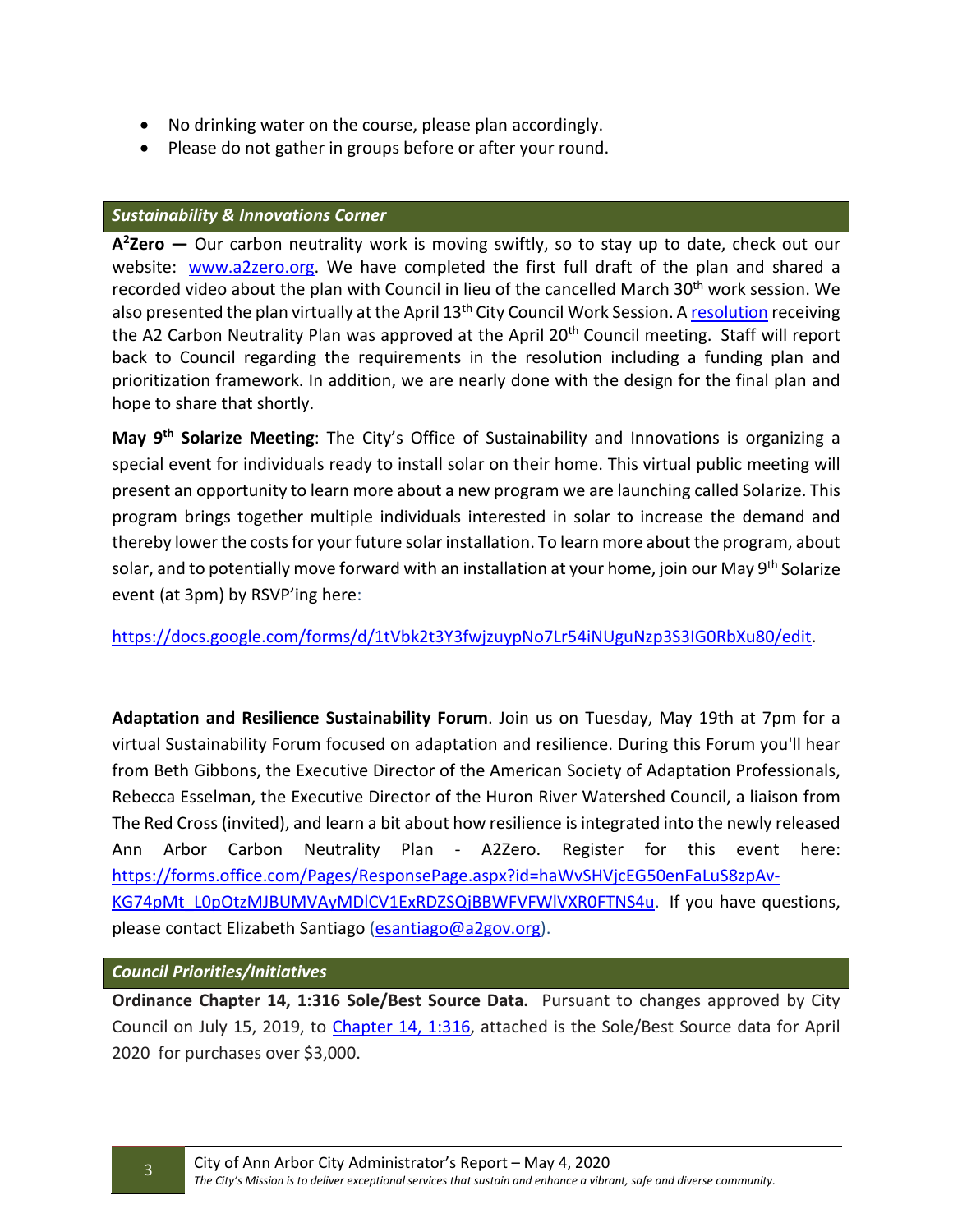**Council Resolution Reporting.** Staff is working on the following items pursuant to Council direction:

| <b>ITEM</b>  | <b>TITLE</b>                     | <b>DUE DATE</b> | <b>STATUS</b>          |
|--------------|----------------------------------|-----------------|------------------------|
| $ORD -17-02$ | Chapter 120 (Solicitation of     | Annually        | Annual report included |
|              | Immigrant Status), Section 9:404 |                 | as a written           |
|              |                                  |                 | communication from     |
|              |                                  |                 | City Administrator on  |
|              |                                  |                 | May 4 Council Agenda   |

### *Previews*

The **May 4 Council Meeting** will feature the following items of interest:

*Consent Agenda.* There are 12 items on the consent agenda.

**Public Hearings.** There are (14) public hearings which are listed below and under second readings.

- **Resolution No. 4 - Confirming the Barton Drive Water Main Replacement & Resurfacing Project Special Assessment District No. 55 - Brede to Pontiac**
- **Resolution No. 4 - Confirming the Barton Drive Water Main Replacement & Resurfacing Project Special Assessment District No. 60 - Barton/Starwick Intersection**
- **Resolution No. 4 - Confirming the Nixon and Traver Sidewalk Gap Project, District 56 (8 Votes Required)**
- **Resolution No. 4 - Confirming the Fuller Court Sidewalk Gap Project, District 57**
- **Resolution to Approve Fiscal Year 2021 Fee Adjustments for Public Services Area - Engineering, Public Works, Systems Planning, and the Fleet and Facilities- Airport Unit of the City Administrator's Office**
- **Resolution to Adopt Ann Arbor City Budget and Related Property Tax Millage Rates for Fiscal Year 2021**

## **Ordinances – Second Readings**

- **A public hearing and An Ordinance to Amend Chapter 55 (Unified Development Code), Rezoning of 0.52 Acre from TWP (Township District) to R1A (Single Family Dwelling District), Oshagan Property, 715 Heather Way (CPC Recommendation: Approval - 8 Yeas and 0 Nays) (Ordinance No. ORD-20-05)**
- **A public hearing and An Ordinance to Amend Chapter 55 (Unified Development Code), Rezoning of 1.3 Acres from PUD (Planned Unit Development District) to PL (Public Land**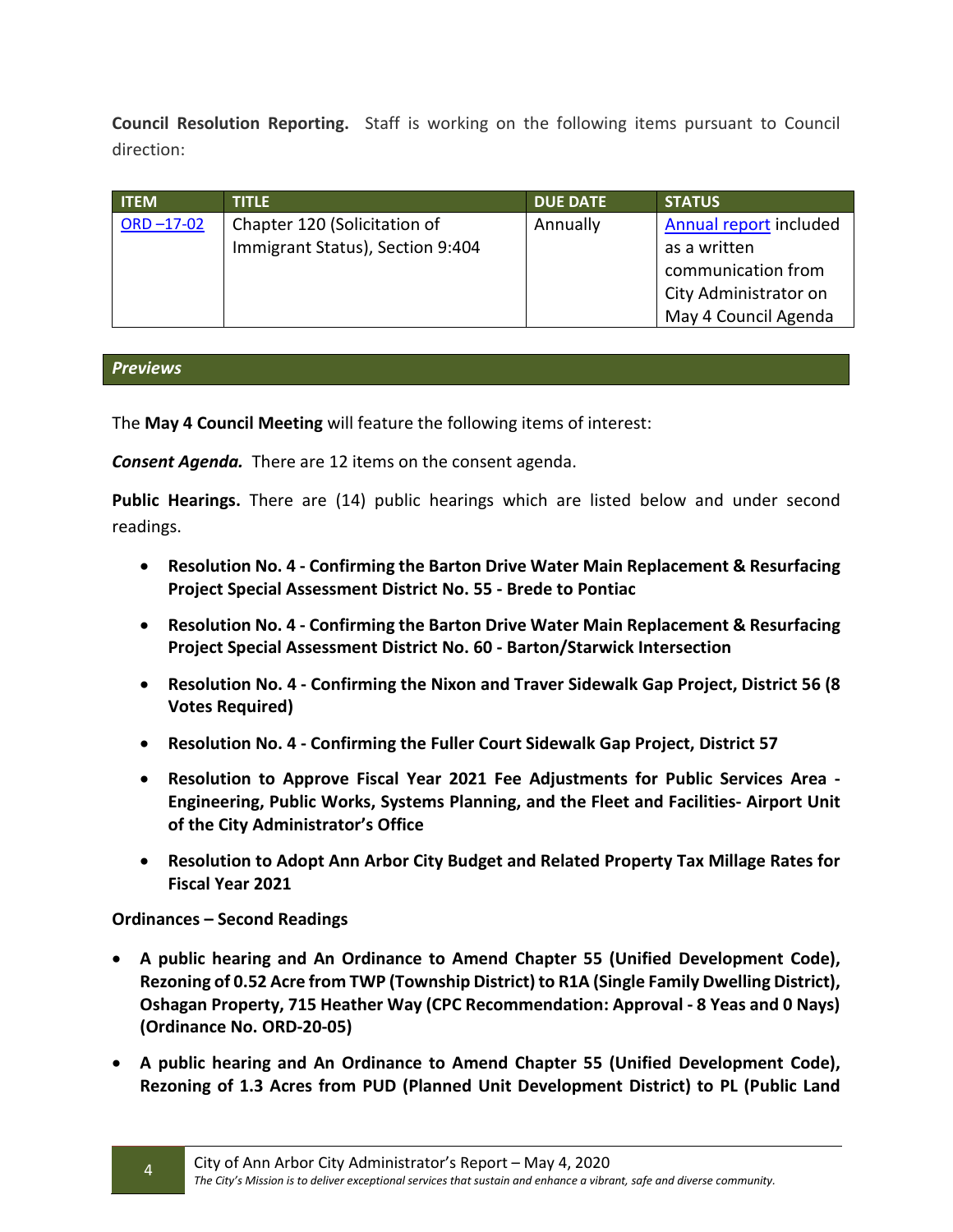**District), 385 East Eisenhower Parkway (CPC Recommendation: Approval - 8 Yeas and 0 Nays) (ORD-20-06)**

- **A public hearing and An Ordinance to Amend Chapter 55 (Unified Development Code), Rezoning of 16.0 Acres from R4A With Conditions (Multiple-Family Dwelling District) to PL (Public Land District), Buttonbush Nature Area, 2601 Dhu Varren Road (CPC Recommendation: Approval - 8 Yeas and 0 Nays) (Ordinance No. ORD-20-07)**
- **A public hearing and An Ordinance to Amend Chapter 55 (Unified Development Code), Rezoning of 1.5 Acres from R4B (Multiple-Family Dwelling District) to PL (Public Land District), Hansen Nature Area, 1200 South Maple Road (CPC Recommendation: Approval - 8 Yeas and 0 Nays) (Ordinance No. ORD-20-08)**
- **A public hearing and An Ordinance to Amend Chapter 55 (Unified Development Code), Rezoning of 2.0 Acres from R1D (Single-Family Dwelling District) to PL (Public Land District), Hickory Nature Area, 2817 Dillon Drive (CPC Recommendation: Approval - 8 Yeas and 0 Nays) (Ordinance No. ORD-20-09)**
- **A public hearing and An Ordinance to Amend Section 1:156 of Chapter 7 (Downtown Development Authority) of Title I of the Code of the City of Ann Arbor (Ordinance No. ORD-20-13)**
- **A public hearing and An Ordinance to Amend Chapter 55 (Zoning), Rezoning of 0.20 Acre from C1B (Community Convenience Center District) to PUD (Planned Unit Development District), The Garnet PUD Zoning and Supplemental Regulations, 325 East Summit Street (CPC Recommendation: Approval - 8 Yeas and 0 Nays) (Ordinance No. ORD-20-11)**

## **Ordinances – First Readings**

- **An Ordinance to Amend Section 2:64 of Chapter 29 (Sewer Rates) of Title II of the Code of the City of Ann Arbor.** Approval of this ordinance would increase sewer rates due to the continuing need to recover revenues required for the purposes of debt coverage and increasing operational cots of the sewage disposal system, such as televising 20% of the collection system.
- **An Ordinance to Amend Section 2:63 of Chapter 29 (Water Rates) of Title II of the Code of the City of Ann Arbor.** Approval of this ordinance would increase water rates for upcoming operating and capital infrastructure investment needs. Rates will help finance the increasing operational costs and increased costs associated with regulation of the water supply system.
- **An Ordinance to Amend Section 2:69 of Chapter 29 (Stormwater Rates) of Title II of the Code of the City of Ann Arbor.** Approval of this will help finance the completion of the fouryear phased roll in of the level of service increases which began in 2017.
- **An Ordinance to Amend Section 9:42 of Chapter 107 (Animals) of the Code of the City of Ann Arbor.** Approval of this ordinance would remove the procedural step of neighbor notification.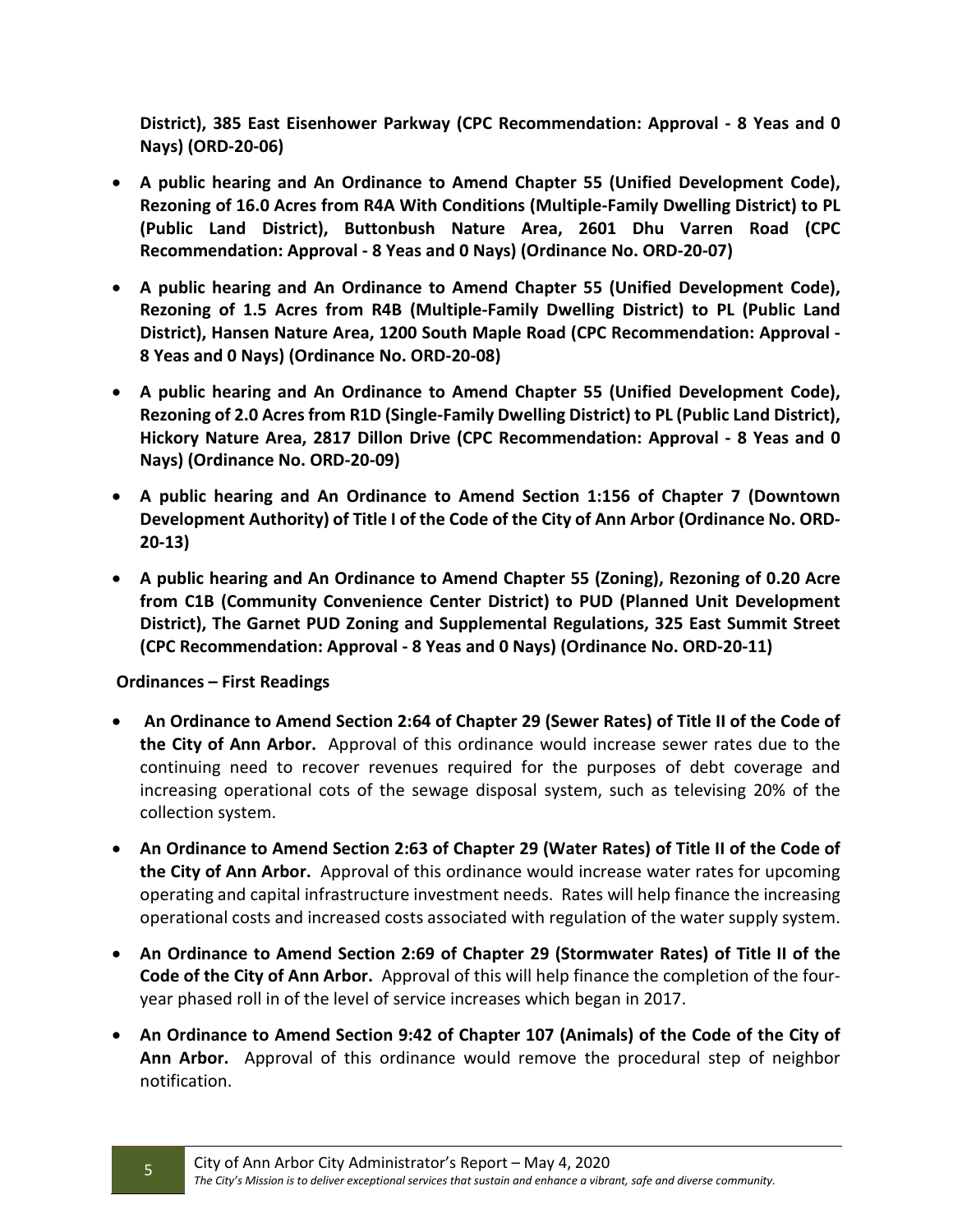#### *Other*

**Curbside Compost Collection Began April 6 with Carts Only Until Further Notice.** The City of Ann Arbor 2020 curbside compost collection program began, as scheduled, on Monday, April 6. However, to ensure the safety of staff and protect them against the possibility of COVID-19 exposure, yard waste bags and bundled brush/limbs will not be serviced at this time. Collection will be done only from carts, using the mechanical arm on solid waste vehicles. To clarify, residents will only be able to use curbside compost service to discard their compost if the materials are placed into their compost carts.

The city is requesting that residents and property owners who may have already loaded and placed yard waste bags at the curb, remove those bags and store them in a dry location until full service can be restored. In addition, be advised that the city's compost facility is closed to all residential and contractor drop-off and compost pick-up operations until further notice.

The city understands this change in service will be inconvenient and very much appreciates the community's help in keeping city staff safe and healthy. The city is offering a compost cart, 64 or 96 gallon size, to any home that doesn't currently have one for a delivery fee of \$59. To order a cart, please contact the Customer Service Center by phone at 734.994.7336, or via email at [customerservice@a2gov.org.](mailto:customerservice@a2gov.org) Supplies are limited. Supplies are limited. Orders for additional carts will be charged the additional cart fee. Please note that repeat orders will be placed behind first-time orders.

Residents are encouraged to visit [www.a2gov.org/compost](http://www.a2gov.org/compost) for more information, service updates and resources and tips for composting at home.

**2020 Census.** April 1 was 2020 Census Day, bringing extra attention to the importance of being counted in our community … and presenting the perfect time to fill out your census form, if you haven't already! By now, households throughout the country have received their invitations in the mail to respond to the 2020 Census. If you haven't received a census form in the mail or if you've misplaced it, you can still respond online by using your address. You can also response to the census via phone, in English or in one of the 12 additional languages if needed. Visit 2020 census.gov to learn more and to respond online.

For information with a local focus, visit [the city's](https://gcc02.safelinks.protection.outlook.com/?url=https%3A%2F%2Flnks.gd%2Fl%2FeyJhbGciOiJIUzI1NiJ9.eyJidWxsZXRpbl9saW5rX2lkIjoxMzAsInVyaSI6ImJwMjpjbGljayIsImJ1bGxldGluX2lkIjoiMjAyMDA0MDEuMTk2MTkxMTEiLCJ1cmwiOiJodHRwczovL3d3dy5hMmdvdi5vcmcvUGFnZXMvMjAyMC1DZW5zdXMuYXNweCJ9.LU4_2FKyPjFoKmBoTTZvso6xeXec5itcGqFaS_OPutM%2Fbr%2F76915917897-l&data=02%7C01%7Cshiggins%40a2gov.org%7Cc4cdd3e82f4e4a35457908d7d67a6c12%7C48afa58563754170b9d1e9c568bb92f3%7C0%7C0%7C637213693618100917&sdata=60xvU7ZWdGBL7WAverZu5%2BFcBR045iDdeooMRGXkJLA%3D&reserved=0) [2020 Census website](https://gcc02.safelinks.protection.outlook.com/?url=https%3A%2F%2Flnks.gd%2Fl%2FeyJhbGciOiJIUzI1NiJ9.eyJidWxsZXRpbl9saW5rX2lkIjoxMzEsInVyaSI6ImJwMjpjbGljayIsImJ1bGxldGluX2lkIjoiMjAyMDA0MDEuMTk2MTkxMTEiLCJ1cmwiOiJodHRwczovL3d3dy5hMmdvdi5vcmcvUGFnZXMvMjAyMC1DZW5zdXMuYXNweCJ9.szUD9m-2TABrvHOOci1Ig4CLdLUhqUC1_hxCCtSzNFc%2Fbr%2F76915917897-l&data=02%7C01%7Cshiggins%40a2gov.org%7Cc4cdd3e82f4e4a35457908d7d67a6c12%7C48afa58563754170b9d1e9c568bb92f3%7C0%7C0%7C637213693618110877&sdata=sicDS3jED7mFK5KbiU0SJcVuaNZq%2F6CS9NV0Uv0qjIM%3D&reserved=0) tailored just for students and residents of Ann Arbor.

Be counted, Ann Arbor! There's too much at stake not to be. Providing funding for roads, healthcare, food assistance and education as well as representation, our community depends on you.

**Ann Arbor 2020 Planned Road, Utility & Resurfacing Projects.** The City of Ann Arbor is planning for a significant 2020 construction season with nearly 10 miles of resurfacing/restoration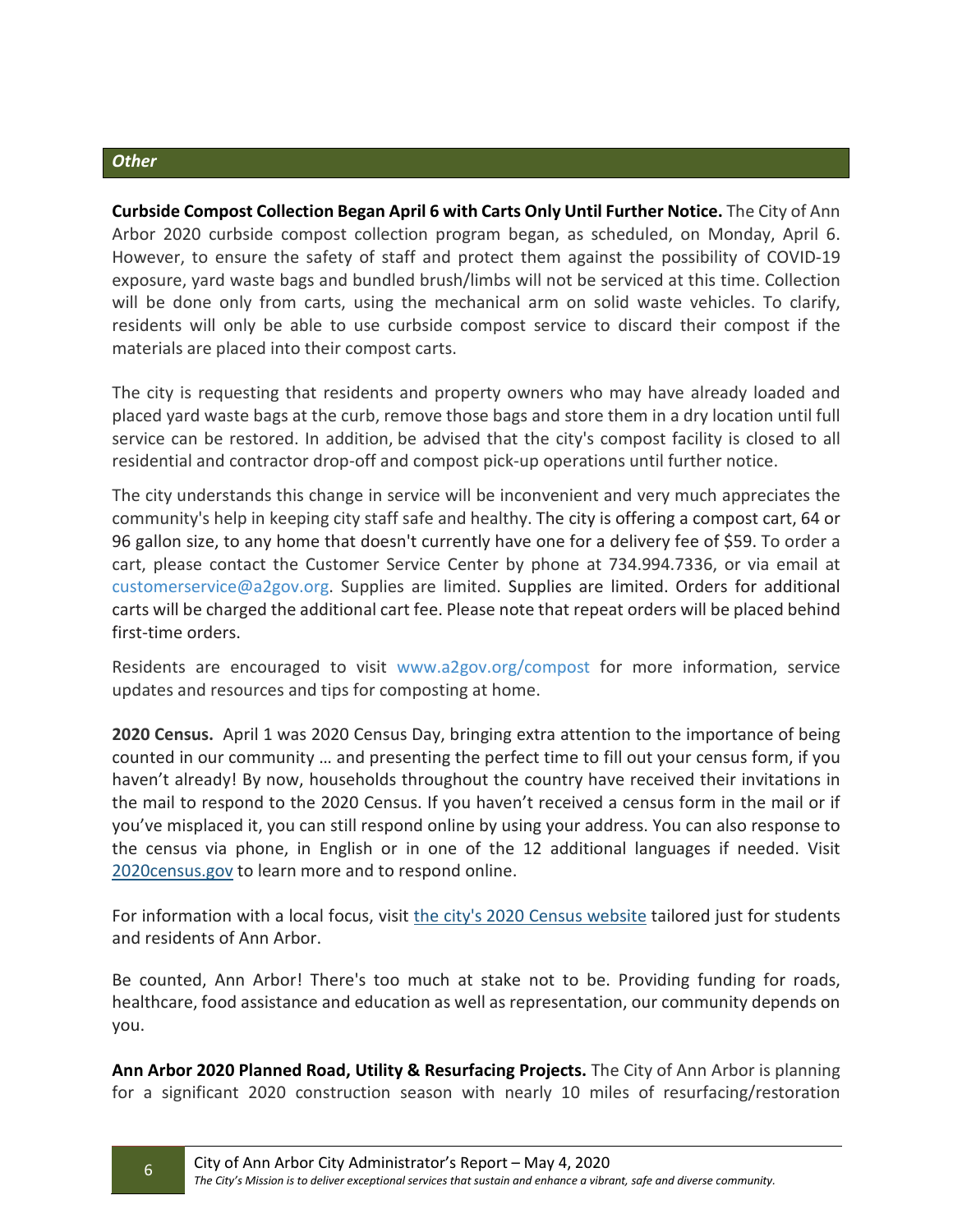projects, some with utility improvements included, as well as 9 miles of capital preventative maintenance work. Due to Michigan's response to the COVID-19 pandemic, a timetable for when these projects will begin and conclude is not yet available. All projects are listed online at [www.a2gov.org/roadconstruction.](http://www.a2gov.org/roadconstruction)

Construction work will cause road and lane closures, so travelers are advised to sign up for email or text alerts, a[t www.a2gov.org/roads.](http://www.a2gov.org/roads)

**2020 Ramp and Sidewalk Repair Program.** The City of Ann Arbor's Sidewalk Repair program is underway. In order to take advantage of reduced pedestrian and vehicular traffic volumes as a result of the pandemic, the schedule has been shifted so that work began in the downtown area. Doing this area first will allow for quicker construction and will limit the impact on businesses, many of which are still closed. Work is scheduled to be completed in this area in June.

The 2020 ramp and sidewalk repair program will begin in the Spring, and will continue into the Fall in the 2020 areas highlighted on the map. More information is available: a link to the website: [www.a2gov.org/sidewalks](http://www.a2gov.org/sidewalks)

**Help Select Ann Arbor's New 'I Vote' Sticker Designs.** Voting is now open for Ann Arbor residents to help select new designs for the city's ["I Voted" stickers,](https://gcc02.safelinks.protection.outlook.com/?url=https%3A%2F%2Flnks.gd%2Fl%2FeyJhbGciOiJIUzI1NiJ9.eyJidWxsZXRpbl9saW5rX2lkIjoxMDIsInVyaSI6ImJwMjpjbGljayIsImJ1bGxldGluX2lkIjoiMjAyMDA1MDEuMjA5NDA2NTEiLCJ1cmwiOiJodHRwczovL3d3dy5hMmdvdi5vcmcvbmV3cy9wYWdlcy9hcnRpY2xlLmFzcHg_aT02ODUifQ.V4dsh9AZ9y-9LnEsaejDvFyZE3gqk4xZ8a5tYFbOMcE%2Fbr%2F78138429428-l&data=02%7C01%7Cshiggins%40a2gov.org%7Cab9370768734491754e508d7ee09de24%7C48afa58563754170b9d1e9c568bb92f3%7C0%7C0%7C637239598462211560&sdata=WT9CFWAZTs0nAKZMzBjhMeh1%2FeX8eH%2BFBQIGa9%2Fm8kE%3D&reserved=0) to debut at the November election! Pick your favorites today! Voting closes May 31. Your interest in updates from the City of Ann Arbor is appreciated.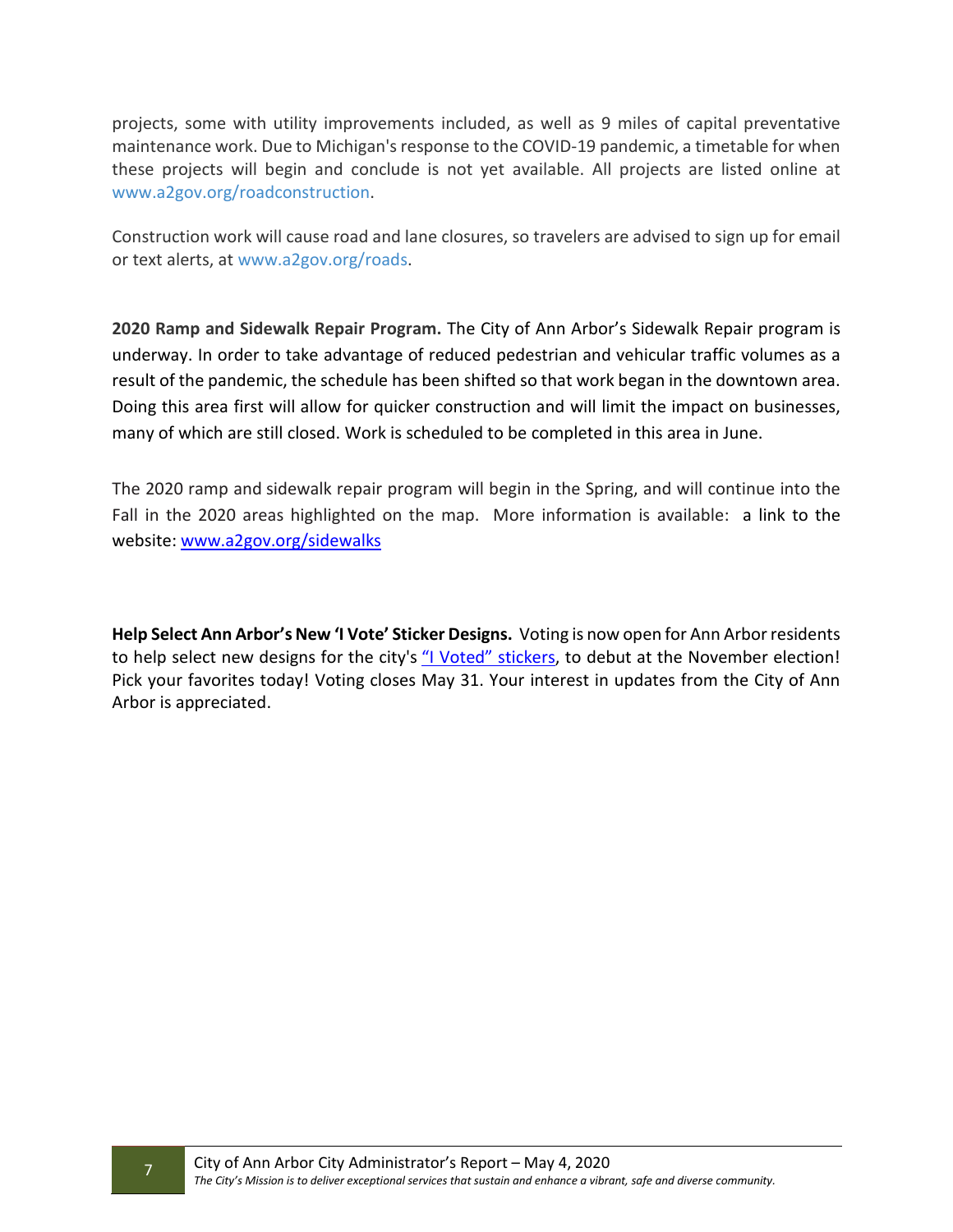

## **MEMORANDUM**

TO: Tom Crawford, Interim City Administrator FROM: Colin Spencer, Purchasing Manager DATE: 4/30/2020 SUBJECT: Sole/Best Source Data for April 2020

Pursuant to changes made to Chapter 14, 1:316 on 7/15/19 by Council, attached is the Sole/Best Source data for April 2020 for purchases over \$3,000. Any questions, comments or concerns please do not hesitate to reach out.

cc: Matthew Horning, Interim Chief Financial Officer Sara Higgins, Strategic Planning Coordinator